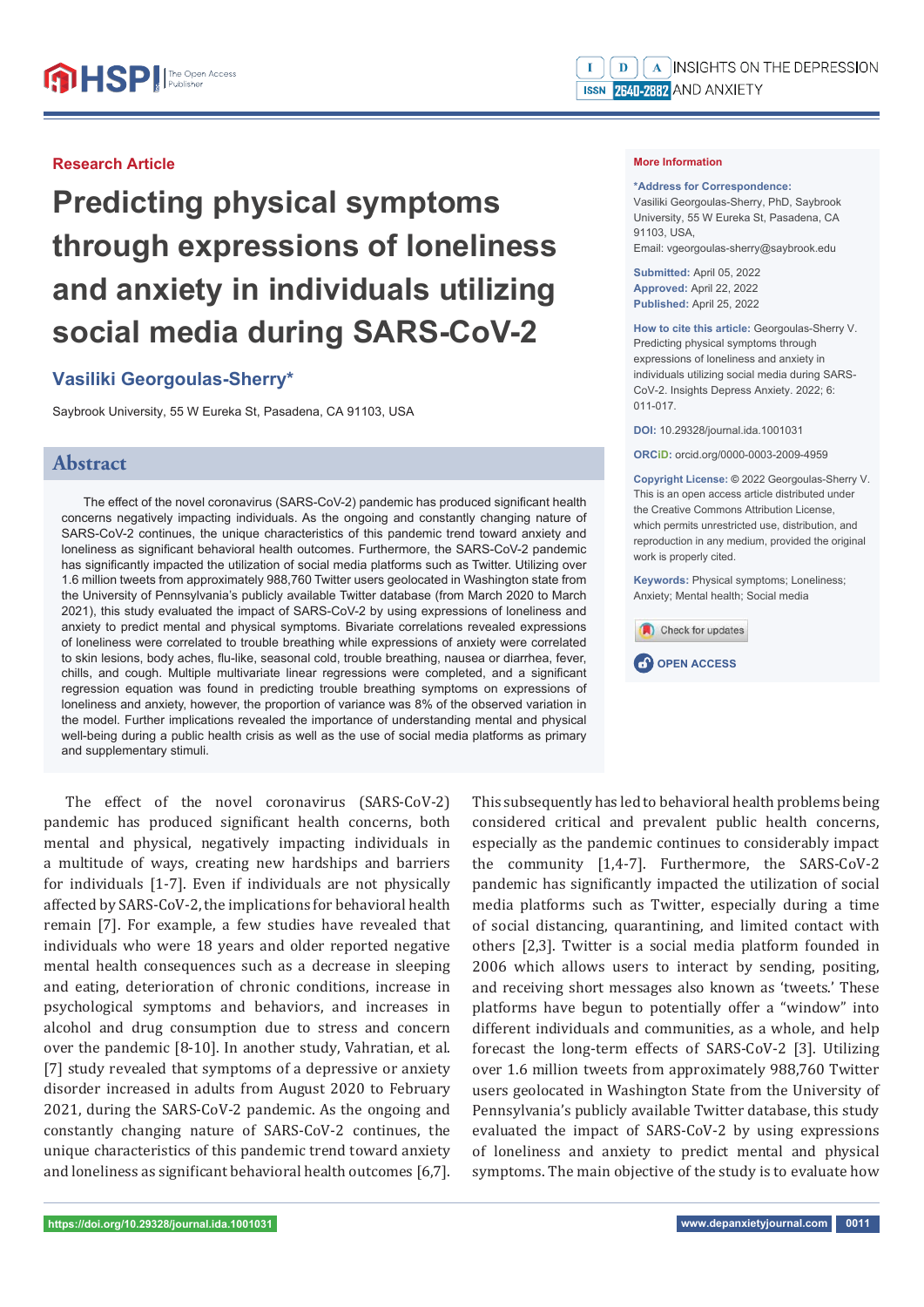

expressions of loneliness and anxiety can predict physical symptoms - utilizing bivariate correlations and multivariate linear regression models to assess these relationships.

## **Anxiety and loneliness**

Anxiety has been defined as an unpleasant emotion categorized by feelings of apprehension, tension, dread, worry, distress, and uneasiness [7]. Anxiety has been shown to predict other mental illnesses, higher occurrences of irritable bowel syndrome and disease, asthma, coronary heart disease, stress, and inadequate work productivity and job performance. In addition, anxiety has been linked with worsened health outcomes, increased utilization of health care services, decreased cognitive functions, increased severity of symptoms of chronic disease, decreased quality of life, and more experiences of suicidal ideation and thoughts [2,5,7,11,12].

On the other hand, loneliness is a complex and multidimensional construct as it is defined as a feeling categorized by a lack of value, intimacy, or quality in social relationships and associations that typically occur, or because individuals might have fewer social associations than preferred [13-15]. Loneliness has been associated with an increased risk of multiple chronic conditions such as cardiovascular disease, hypertension, metabolic disorders, lung disease, increased psychological and behavioral problems, poor psychological well-being and functioning, morbidity, increased low selfesteem, depression, and suicidal ideation [16-18].

The behavioral health symptoms of anxiety and loneliness have been associated with one another; many studies have investigated these constructs together as they have overlapping qualities and a reciprocal relationship [2,6,17]. Loneliness has been directly linked to increased anxiety, including paranoia and psychosis, impaired cognitive processing, and poor selfreported health, and positively correlated to neuroticism and negatively correlated to extraversion and conscientiousness [13-15]. Anxiety has been shown to partially mediate the relationship between loneliness and paranoia and facilitate loneliness, alienation, and negative life events [11,17,19]. Both anxiety and loneliness have been associated with increased infection and hospitalization rates, poorer self-perception of health, negative effects on health and well-being, a significant risk for depression, and reduced life satisfaction [14-18].

## **Physical symptoms**

Physical symptoms are defined as symptoms that are indicators of typical medical ailments and conditions and are not an actual medical or mental conditions; physical symptoms (e.g., aches, fatigue, and headaches) are typical day-to-day features of normal life and affect behavior in numerous ways [20,21]. Anxiety and physical symptoms have been shown to produce a reciprocal relationship [11,19,21]. In the short term, anxiety increases blood pressure, chest pain, breathing

issues, heart rate and palpitations, irritability, and headaches; in the long term, anxiety can increase the risk of depression, muscle aches and other pains, and extreme fatigue, and just to name a few. The physical symptoms of back pain, abdominal pain, and headaches have shown to be the best predictors of anxiety in terms of physical symptoms [21]. In the long term, anxiety is associated with coronary artery disease, psoriasis, diabetes, and chronic obstructive pulmonary disease [21]. Furthermore, loneliness and physical symptoms have also been shown to produce a reciprocal association [14,16,20- 24]. Specifically, loneliness has been linked with decreases in self-regulation, increases in non-healthy lifestyle choices (e.g., obesity, poor sleeping), and increases in physiological functions such as elevated cholesterol levels and systolic blood pressure. Loneliness also has predicted physical symptoms such as stomachaches and headaches, decreases in self-regulation, and increases in non-healthy lifestyle choices [20-24]. However, few studies examine how both loneliness and anxiety predict physical symptoms, especially during the pandemic, with the utilization of social media platforms to share these medical and physical concerns.

#### **Social media**

The SARS-CoV-2 pandemic has significantly impacted the utilization of social media platforms such as Twitter, especially during a time of social distancing, quarantining, and limited contact with others [2,3,17]. Specifically, social media platforms have afforded the opportunity for individuals to stay connected and maintain relationships while quarantining and remaining at home [17]. Due to this increase in social media use, social media platforms have begun to potentially offer a "window" into different individuals and communities, as a whole, and help forecast the long-term effects of SARS-CoV-2 [2,3,17]. As social media platforms continue to be more commonly used and grow, more research needs to be conducted to better understand how individuals are utilizing these types of apparatuses, and whether the use of social media platforms can act as primary and supplementary stimuli to better understand mental and physical well-being [2,3]. For example, in Guntuku, et al. [3], social media platforms predicted depression producing an area under the curve (AUC) of 0.72. Especially as the impact of SARS-CoV-2 continues to increase social media platform habits and usage, more must be known about individuals who utilize this social media platform to post on physical and mental symptoms. This study will utilize over 1.6 million tweets from approximately 988,760 Twitter users geolocated in Washington State from the University of Pennsylvania's publicly available Twitter database, evaluating the impact of SARS-CoV-2 by using expressions of loneliness and anxiety to predict mental and physical symptoms.

## **Current study**

As the ongoing SARS-CoV-2 pandemic continues to change and impact the U.S, we need to be able to assess the mental health impact, and more specifically, expressions of anxiety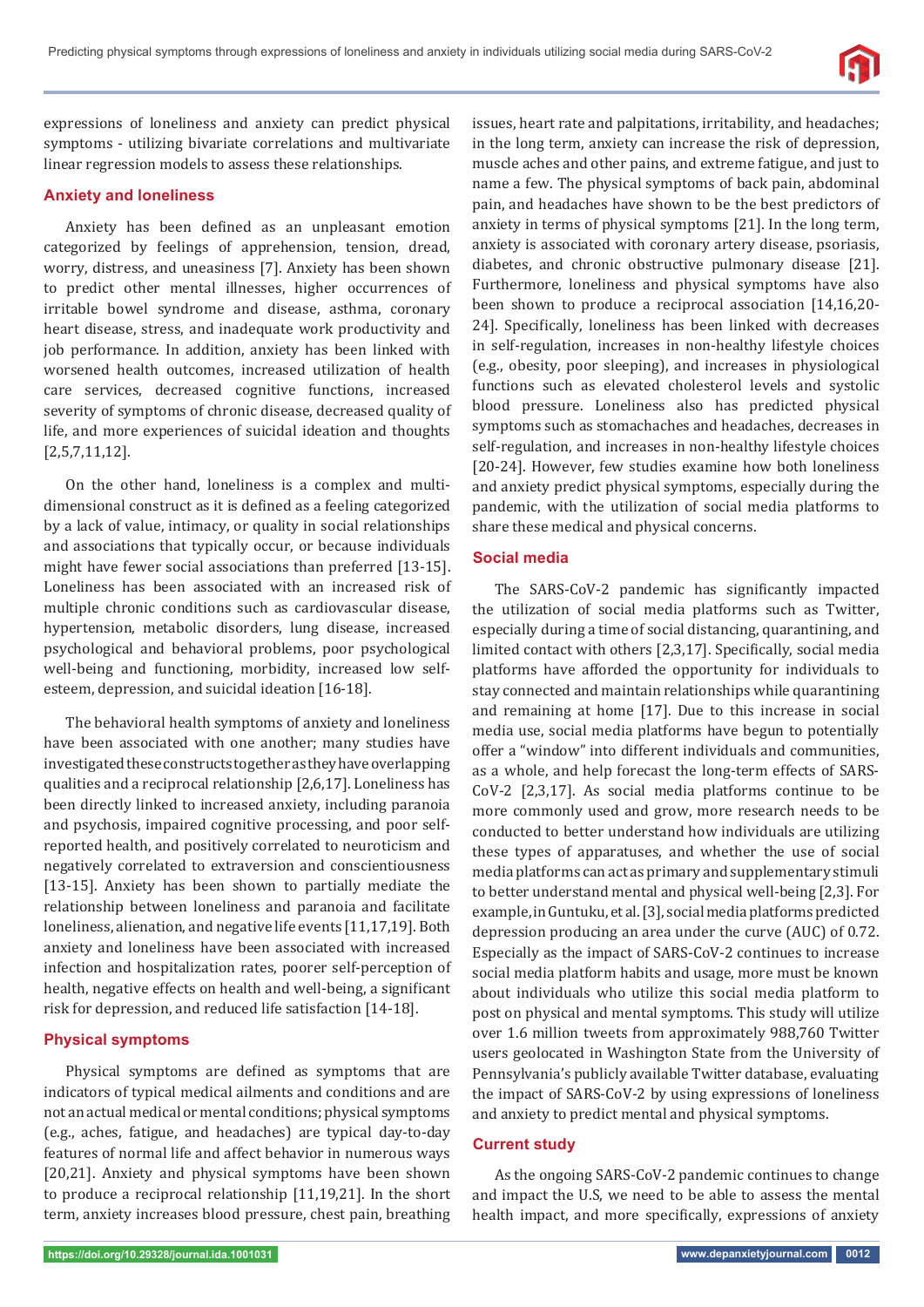

and loneliness; furthermore, there is a need to evaluate how expressions of loneliness and anxiety, during the SARS-CoV-2 pandemic, can predict physical symptoms, especially as loneliness and anxiety have both shown to correlate with physical and other mental health outcomes [2-7]. Lastly, as the SARS-CoV-2 impact on social media platform utilization continues to allow individuals to share feelings and emotions, solicit and provide social support, as well track day-today experiences, there is merit to better understanding the employment of social media platforms to help show the potentially important tool of social media platforms in passively measuring both mental and physical health. The main objective of the study is to evaluate how expressions of loneliness and anxiety can predict physical symptoms - utilizing bivariate correlations and multivariate linear regression models to assess these relationships.

# **Methods**

## **Design**

This study was an observational retrospective analysis of publicly available data on mental symptoms (expressions of anxiety and loneliness) and physical symptoms (skin lesions, body aches, fatigue, flu-like symptoms, seasonal cold, trouble breathing, nausea or diarrhea, loss of appetite, fever, changes in smell or taste, abdominal pain, chills, cough, and headache) that were posted by users geotagged to Washington state (*n* = 988,760) on the social media platform, Twitter between March 2020 to March 2021.

## **Materials**

Publicly available tweet data posted between March 2020 to March 2021 were obtained from GitHub (i.e., a repository online hosting service) from a large publicly available data set retrieved by the University of Pennsylvania's Center for Digital Health; the University of Pennsylvania's Center for Digital Health tracks tweet data on self-reported mental and physical symptoms across the United States. This study employed only Twitter users geolocated in Washington state. While the publicly available tweet data set captures a variety of self-reported mental and physical symptoms, for this study, physical symptoms evaluated and collected by the University of Pennsylvania's Center for Digital Health include "skin lesions", "body aches", "fatigue", "flu-like symptoms", "seasonal cold", "trouble breathing", "nausea or diarrhea", "loss of appetite", "fever", "changes in smell or taste", "abdominal pain", "chills", "cough", and "headache"; the mental symptoms include "expressions of anxiety" and "expressions of loneliness." The University of Pennsylvania's Center for Digital Health; the University of Pennsylvania's Center for Digital Health pulled approximately 4 million pandemic-related tweets using Twitter API each day.

## **Participants**

This study utilized more than 1.6 million tweets from

approximately 988,760 Twitter users geolocated in Washington state from the University of Pennsylvania's publicly available Twitter database (from March 2020 to March 2021). No other demographic data (i.e., age, gender, race/ethnicity) were provided in this publicly available data set.

## **Procedure**

Publicly available tweet data posted between March 2020 to March 2021 were obtained from GitHub from the University of Pennsylvania's Center for Digital Health. The large publicly available data set was downloaded and utilized to predict physical symptoms through expressions of loneliness and anxiety in Twitter users geolocated in Washington state.

## **Results**

First, comparing expressions of anxiety and loneliness across duration of study, expressions of loneliness was not statistically significantly different in  $2021$  ( $M = -0.12$ ,  $SD = 0.68$ ) as compared with that in 2020 (*M* = -0.26, *SD* = 0.53) (Cohen's *d* = 0.56; CI = [− 0.50, 0.02], *p* = 0.07, *NS*) and expressions of anxiety was higher in 2020 (*M* = 0.30, *SD* = 0.26) as compared with that in 2021 was higher (*M* = -0.03, *SD* = 0.28) (*d* = 0.26; CI = [0.96, 1.51], *p* < 0.001) (Figure 1).

Second, univariate associations between the mental symptoms (expressions of anxiety and loneliness) and physical symptoms (skin lesions, body aches, fatigue, flulike symptoms, seasonal cold, trouble breathing, nausea or diarrhea, loss of appetite, fever, changes in smell or taste, abdominal pain, chills, cough, and headache) were evaluated using Pearson's product-moment correlation coefficient. Bivariate correlations were used to evaluate the magnitude and direction of statistical relationship amongst the mental symptoms and physical symptoms) (Table 1). Findings revealed expressions of loneliness was correlated to trouble breathing  $(r = -.11, p = .03)$  while expressions of anxiety was correlated to skin lesions (*r* = .23, *p* < .001), body aches (*r* = .17, *p* = .002), ϐlu-like (*r* = .20, *p* < .001), seasonal cold (*r* = .14, *p* = .007), trouble breathing (*r* = .25, *p* < .001), nausea or diarrhea (*r* = .11, *p* = .05), fever (*r* = .11, *p* = .04), chills (*r* = .13, *p* = .01), and cough (*r* = .19, *p* < .001). Expressions of loneliness and anxiety were not correlated to one another (*r* = .01, *p* = .80, *NS*).

Third, to examine the relationship between mental and physical symptoms, multiple multivariate linear regressions were completed. A significant regression equation was found in predicting skin lesions on expressions of loneliness and anxiety (F (2, 354) = 9.77,  $p < .001$ ) with an R<sup>2</sup> of 0.05, body aches (F  $(2, 354) = 5.61$ ,  $p = .004$ ) with an R<sup>2</sup> of 0.03, flu-like symptoms (F (2, 354) = 8.32,  $p < .001$ ) with an R<sup>2</sup> of 0.05, seasonal cold symptoms (F (2, 354) = 3.84, *p* < .001) with an  $R<sup>2</sup>$  of 0.02, trouble breathing symptoms (F (2, 354) = 14.68, *p* < .001) with an R<sup>2</sup> of 0.08, chills (F (2, 354) = 3.47, *p* = .032) with an  $\mathbb{R}^2$  of 0.02, and coughs (F (2, 354) = 7.42,  $p < .001$ )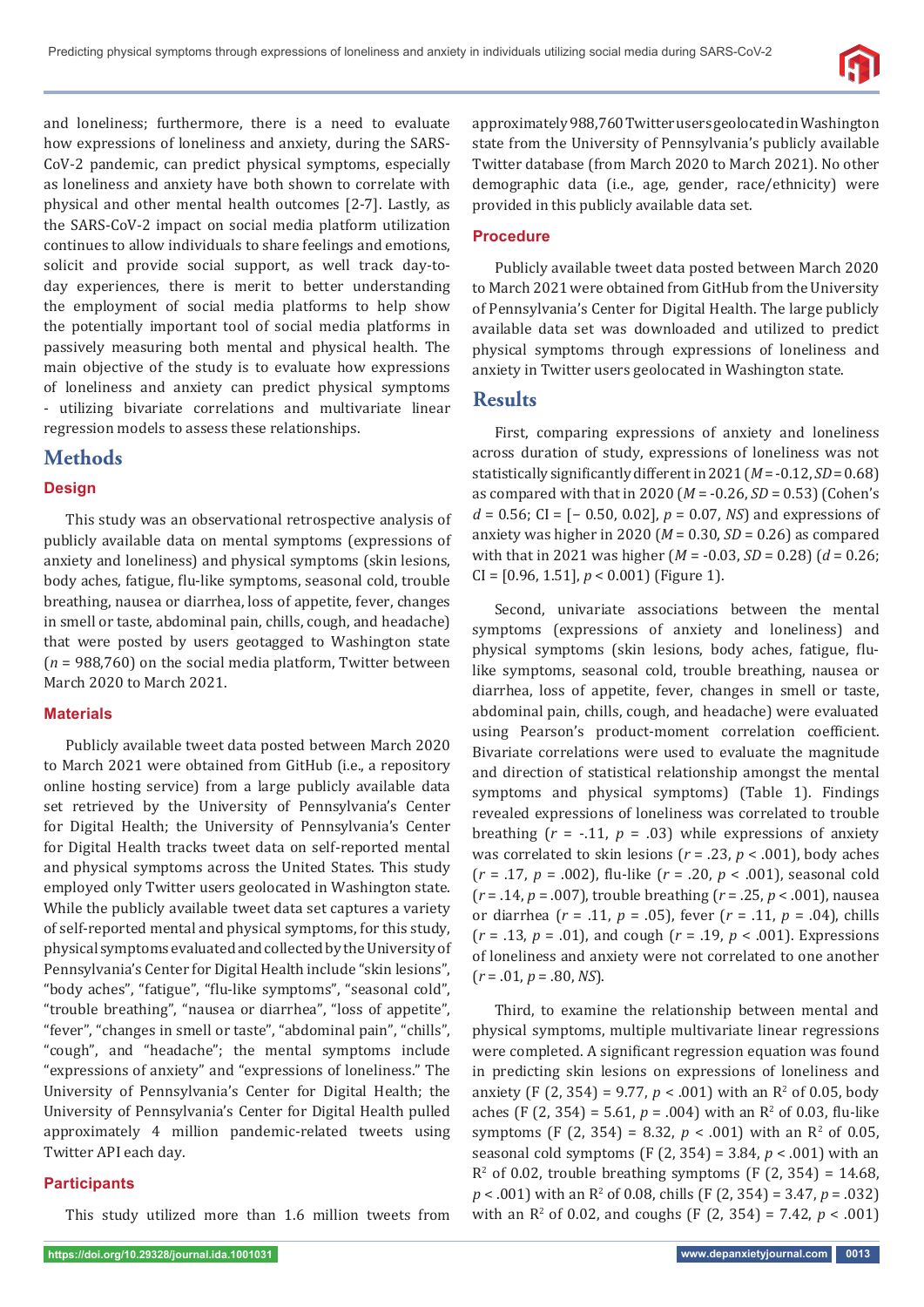



**Figure 1:** Anxiety and Loneliness Across Duration.

| Table 1: Correlational Matrix of Study Constructs.                                                                    |           |                |           |                |           |           |                |          |         |           |      |         |          |      |      |    |
|-----------------------------------------------------------------------------------------------------------------------|-----------|----------------|-----------|----------------|-----------|-----------|----------------|----------|---------|-----------|------|---------|----------|------|------|----|
|                                                                                                                       |           | $\overline{2}$ | 3         | $\overline{4}$ | 5         | 6         | $\overline{7}$ | 8        | 9       | 10        | 11   | 12      | 13       | 14   | 15   | 16 |
| <b>Skin Lesions</b>                                                                                                   |           |                |           |                |           |           |                |          |         |           |      |         |          |      |      |    |
| 2. Body Aches                                                                                                         | 0.10      |                |           |                |           |           |                |          |         |           |      |         |          |      |      |    |
| 3. Fatigue                                                                                                            | 0.10      | 0.05           |           |                |           |           |                |          |         |           |      |         |          |      |      |    |
| 4. Flu-like                                                                                                           | $0.23**$  | $0.39**$       | $0.12*$   |                |           |           |                |          |         |           |      |         |          |      |      |    |
| 5. Seasonal Cold                                                                                                      | $0.13*$   | $0.22**$       | 0.07      | $0.15***$      |           |           |                |          |         |           |      |         |          |      |      |    |
| 6. Trouble Breathing                                                                                                  | $0.17***$ | 0.68**         | 0.05      | $0.39**$       | $0.27**$  |           |                |          |         |           |      |         |          |      |      |    |
| 7. Nausea or Diarrhea                                                                                                 | 0.06      | $0.58**$       | 0.04      | $0.25**$       | $0.12*$   | $0.54**$  |                |          |         |           |      |         |          |      |      |    |
| 8. Loss of Appetite                                                                                                   | 0.03      | $0.13*$        | 0.09      | 0.01           | $0.62**$  | $0.13*$   | 0.02           |          |         |           |      |         |          |      |      |    |
| 9. Fever                                                                                                              | 0.05      | 0.06           | 0.03      | 0.05           | 0.08      | 0.07      | $0.22**$       | 0.04     | 1       |           |      |         |          |      |      |    |
| 10. Changes in Smell or Taste                                                                                         | $0.15***$ | 0.08           | $0.15***$ | 0.06           | $0.14***$ | $0.12*$   | $0.11*$        | $0.23**$ | 0.05    |           |      |         |          |      |      |    |
| 11. Abdominal Pain                                                                                                    | 0.02      | 0.00           | $-0.01$   | 0.04           | 0.08      | $-0.01$   | $-0.01$        | 0.00     | 0.02    | 0.04      | 1    |         |          |      |      |    |
| 12. Chills                                                                                                            | $0.13*$   | $0.16**$       | 0.09      | $0.16**$       | 0.10      | 0.08      | 0.08           | 0.02     | 0.06    | 0.10      | 0.06 |         |          |      |      |    |
| 13. Cough                                                                                                             | $0.26**$  | 0.08           | 0.07      | $0.15***$      | $0.18*$   | $0.16***$ | 0.04           | 0.01     | 0.08    | $0.16***$ | 0.02 | 0.09    | 1        |      |      |    |
| 14. Headache                                                                                                          | 0.07      | $0.19**$       | 0.04      | $0.12*$        | 0.08      | $0.14***$ | $0.16***$      | $-0.02$  | $0.13*$ | 0.04      | 0.03 | 0.37**  | 0.09     |      |      |    |
| 15. Loneliness                                                                                                        | 0.02      | $-0.05$        | $-0.02$   | $-0.07$        | $-0.03$   | $-.11*$   | $-0.04$        | $-0.01$  | $-0.03$ | $-0.05$   | 0.07 | 0.04    | $-0.06$  | 0.02 |      |    |
| 16. Anxiety                                                                                                           | $0.23**$  | $0.17**$       | 0.03      | $0.20**$       | $0.14***$ | $0.25***$ | $0.11*$        | 0.09     | $0.11*$ | 0.08      | 0.08 | $0.13*$ | $0.19**$ | 0.07 | 0.01 |    |
| *Correlation is significant at the 0.05 level (2-tailed); ** Correlation is significant at the 0.01 level (2-tailed). |           |                |           |                |           |           |                |          |         |           |      |         |          |      |      |    |

with an  $\mathbb{R}^2$  of 0.04. Expressions of anxiety and loneliness did not predict fatigue (F (2, 354) = 0.21, *p* = .81, *NS*), nausea or diarrhea (F (2, 354) = 2.62, *p* = .11, *NS*)*,* loss of appetite (F (2, 354) = 1.31, *p* = .27, *NS*), fever (F (2, 354) = 2.25, *p* = .11, *NS*), changes in smell or taste (F (2, 354) = 1.48, *p* = .23, *NS*), abdominal pain (F (2, 354) = 2.02, *p* = .13, *NS*), or headache (F (2, 354) = 1.02, *p* = .36, *NS*).

## **Discussion**

The main objective of the present study was to evaluate how expressions of loneliness and anxiety can predict physical symptoms — utilizing Bivariate correlations and multivariate linear regression models to assess these relationships. Findings from this study revealed that expressions of loneliness were correlated to trouble breathing. Expressions of anxiety were correlated to skin lesions, body aches, flu-like, seasonal cold, trouble breathing, nausea or diarrhea, fever, chills, and cough.

Findings from this study showed that expressions of loneliness were not significantly different in 2021 as compared with that in 2020, however, expressions of anxiety were higher in 2020 as compared with that in 2021. While current research has shown that the pandemic has yielded

an epidemic of social isolation and loneliness amongst the U.S. adult population, findings from this study did not see a significant difference between 2020 and 2021. A lack of baseline data prevents the potential evaluation of this loneliness epidemic to either support or oppose the current analysis; however, this study does reveal that both years that have been impacted by SARS-CoV-2 did not differentiate in terms of loneliness. Expressions of anxiety were impacted in that 2020 showed higher levels of expressions of anxiety than 2021. These findings did mirror Jia, et al. [4] study that revealed that expressions of anxiety increased by 13% in the last part of 2020 (August to December) and then decreased in the ϐirst part of 2021 (January 2021 to June 2021) in the United States.

Results of this study show that expressions of loneliness and anxiety were not correlated to one another, which does not comport with previous research [15,22,24,25]. These findings were inconsistent to previous research that have shown that anxiety and loneliness have been associated to one another, and together, as they have overlapping qualities and a reciprocal relationship. Recent studies have shown mixed results between the use of social media and loneliness [14-18].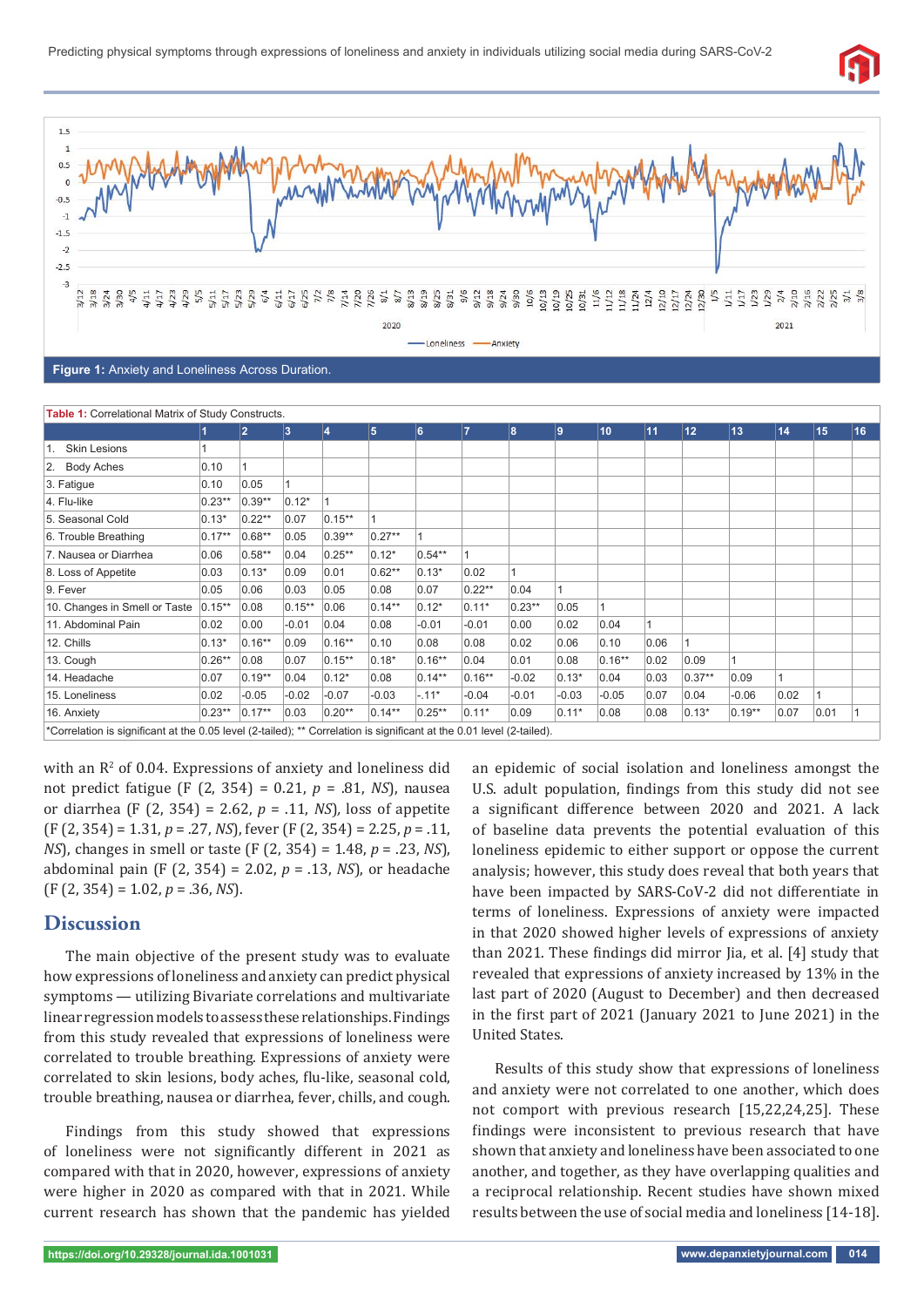

In one study, an increase use of Twitter showed a decrease in self-reported loneliness [18]. In another study, however, social media usage negatively affects well-being, as social anxiety and loneliness increase as social media usage also increases [17]. As research has shown that loneliness is associated to early mortality [14], poor mental health and depression [15], and increased health and social care costs [16], more work must be conducted to understand expressions of loneliness, especially as social media platforms are becoming more prevalent.

Furthermore, findings revealed that expressions of anxiety were correlated to skin lesions, body aches, flu-like, seasonal cold, trouble breathing, nausea or diarrhea, fever, chills, and cough while expressions of loneliness were only correlated to trouble breathing. However, expressions of anxiety were not correlated to fatigue, diarrhea, loss of appetite, changes in smell or taste, abdominal pain, and headache. Several multiple multivariate linear regression models were constructed to examine the model that can sufficiently describe the best fit. Multiple multivariate linear regressions revealed a significant regression equation was found in predicting trouble breathing symptoms on expressions of loneliness and anxiety, however the proportion of variance was 8% of the observed variation in the model.

## **Limitations**

Several limitations could have influenced the results of this study. First, this study utilized the social media platform, Twitter, which is composed of users that might not be representative of the population, and the results might not be generalizable beyond this sample. Social media platforms are typically for more technologically savvy individuals and this experience and environment might not fully represent the broader population. However, this study is important as this sample offers a unique illustration for investigating physical and mental symptoms, especially as social media platforms continue to expand. These types of platforms could potentially offer a distinct sample that would typically not be found in traditional research populations.

Second, this study did not obtain any baseline measures prior to the start of data collection However, the lack of baseline data is typical when evaluating disaster response related outcomes such as physical and mental health impacts. The use of publicly available social media platform data might allow for future evaluations of disaster data as there is higher likelihood that this data could be retrieved more readily. Realtime surveillance of social media posts, such as the Twitter data utilized in this study, can offer awareness into emergent issues of public concern especially following disasters, since there is potential for location specific data. Initial recognition of location-specific trends can produce inform distinct targeted public health interventions and improve preparedness in impending public health emergencies and adversities.

Lastly, this study lacked from a true experimental design. Research focusing on these mental and physical symptoms can benefit from non-correlational studies. While these symptoms were highly correlated with expressions of anxiety (not expressions of loneliness), as shown in this research, it would be interesting to see how these symptoms relate once variables are manipulated and isolated in an experimental study. Experimental research might produce meaningful results that might not be found in correlational research. Due to the limitations in this study, more work, especially with an experimental design, must be conducted to better understand how expressions of loneliness and anxiety can predict physical symptoms.

## **Implications**

The effect of the SARS-CoV-2 pandemic has produced significant health concerns, both mental and physical, negatively impacting individuals in a multitude of ways, creating new hardships and barriers for individuals [1-7]. As the ongoing and constantly changing nature of SARS-CoV-2 continues, the unique characteristics of this pandemic trend toward anxiety and loneliness as significant behavioral health outcomes [8-10]. This subsequently has led to behavioral health problems being considered as critical and prevalent public health concerns, especially as the pandemic continues to considerably impact the community [5,7-10]. Better understanding, expressions of anxiety and loneliness can help support the future well-being and mental health, especially following emergencies and disasters.

As the health effects from a public health emergency like the SARS-CoV-2 pandemic go beyond the physical, taking an enormous mental toll in the immediate aftermath and the years following, more work must be done to better understand this impact. Studies like this one continue to enforce that mental health must be an integral part of the overall public health preparedness, response, and recovery system. Particularly, mental factors directly and indirectly influence individual and community risks, health, resilience, and the success of emergency response strategies and public health directives. Additionally, research like this showcases how mental health plays a critical role in community resilience and recovery from traumatic events, with a range of emotional, behavioral, physical, and cognitive responses. As the ongoing SARS-CoV-2 continues to change and impact the U.S, we need to be able to continue to assess the mental health impact.

Traditionally, much of research has been conducted through numerous experimental designs and measures. Utilizing social media can provide a "window" into different individuals and communities, as a whole. While surveys and assessments can offer a better understanding into various phenomena, social media platforms can offer more population-wide and real-time surveillance not assessed through typical methodologies. These types of platforms can provide insight into symptoms not otherwise measured as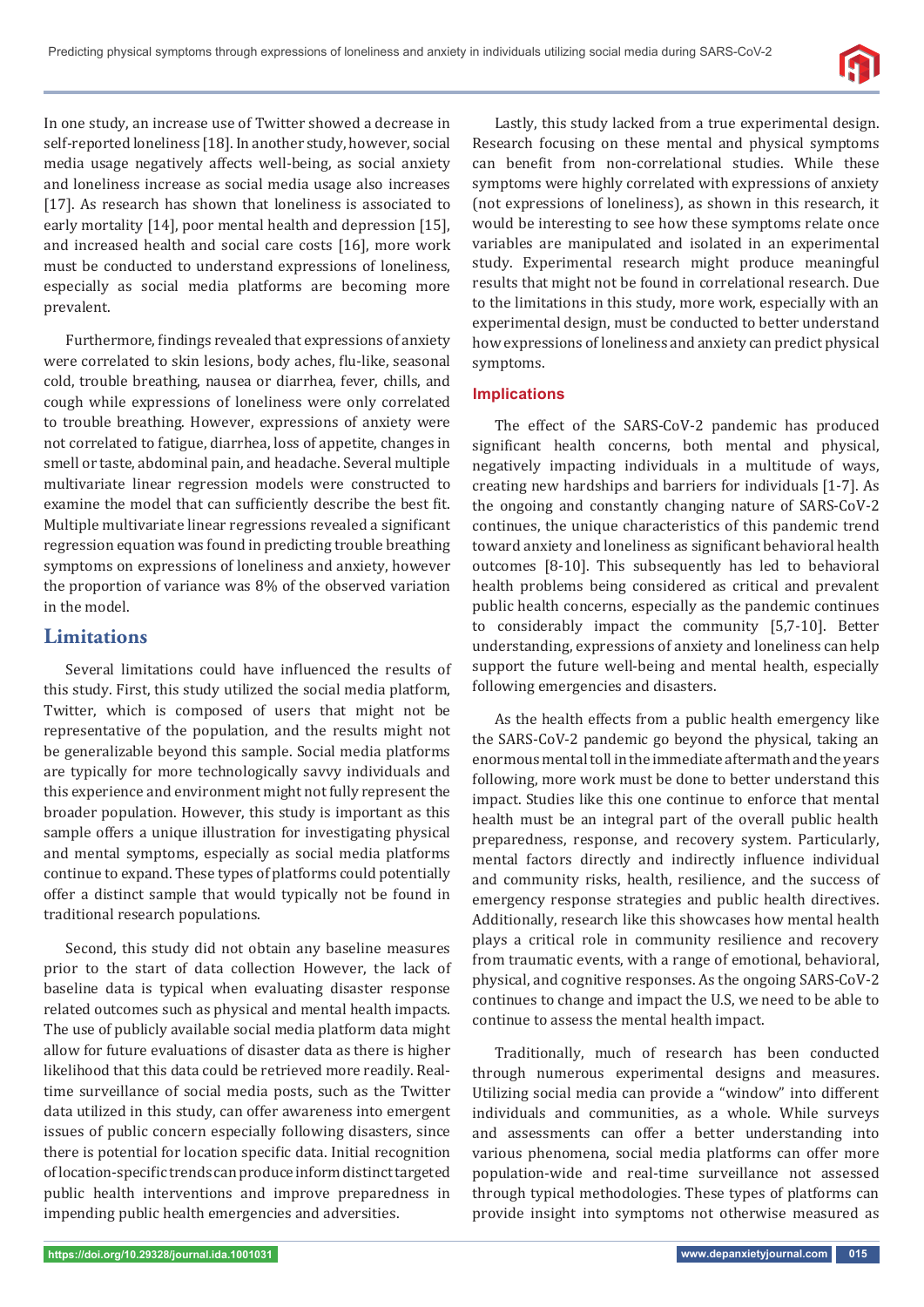

readily, such as well-being and mental and physical health. As social media platforms continue to allow individuals to share feelings and emotions, solicit and provide social support, and track day-to-day experiences, there is merit to better understanding the employment of social media platforms to passively measure both mental and physical health. While this study only evaluated expressions of loneliness and anxiety on physical symptoms, further research capacities can expand on its social media platform usage.

Assessing mental and physical symptoms, especially with location-specific data, can help address the behavioral health impacts of disasters and uniquely impact the cultivation of community resilience. Study endeavors like this one, which utilize real-time social media data, can present initial awareness and insight of declining mental health. For example, data, like the location-specific measures used in this study, can offer the opportunity for community-level responses and interventions. Work in this field can help support preparation for any type of emergency, facilitate and foster data-driven decision-making cultures, and monitor and mitigate the behavioral health impacts of emergencies. With locationspecific data, this work can support population-level strategic planning and intervention, as well as inform forecasts used by health partners and state agencies for strategic planning, and interventions such as directing those experiencing traumas to appropriate resources. Lastly, time-sensitive, real-time data can help public health partners such as mental health providers and response teams respond quickly and appropriately to potential behavioral health outcomes of disasters. Further work in this area should be conducted in efforts to improve situational awareness during response, inform timely evidence-based decisions, and improve the efficiency of emergency management as the complexity and scope of emergencies/disasters continues to expand.

## **References**

- 1. Bryant-Genevier J, Rao CY, Lopes-Cardozo B, Kone A, Rose C, et al. Symptoms of depression, anxiety, post-traumatic stress disorder, and suicidal ideation among state, tribal, local, and territorial public health workers during the COVID-19 Pandemic—United States. March–April 2021. MMWR Morb Mortal Wkly Rep. 2021; 70: 947–952. **PubMed:** https://pubmed.ncbi.nlm.nih.gov/34197362/
- 2. Cauberghe V, Van Wesenbeeck I, De Jans S, Hudders L, Ponnet K. How adolescents use social media to cope with feelings of loneliness and anxiety during COVID-19 lockdown. Cyberpsychol Behav Soc Netw. 2021; 24: 250–257.
- **PubMed:** https://pubmed.ncbi.nlm.nih.gov/33185488/
- 3. Guntuku SC, Sherman G, Stokes DC, Agarwal AK, Seltzer E, et al. Tracking mental health and symptom mentions on twitter during COVID-19. J Gen Intern Med. 2020; 35: 2798–2800. **PubMed:** https://pubmed.ncbi.nlm.nih.gov/32638321/
- 4. Jia H, Guerin RJ, Barile JP, Okun AH, McKnight-Eily L, et al. National and state trends in anxiety and depression severity scores amongst adults during the COVID-19 Pandemic—United States, 2020–2021. MMWR Morb Mortal Wkly Rep. 2020; 70: 1427–1432. **PubMed:** https://pubmed.ncbi.nlm.nih.gov/34618798/
- 5. McKnight-Eily LR, Okoro CA, Strine TW, Verlenden J, Hollis ND,

et al. Racial and ethnic disparities in the prevalence of stress and worry, mental health conditions, and increased substance use among adults during the COVID-19 pandemic—United States, April and May 2020. MMWR Morb Mortal Wkly Rep. 2021; 70: 162–166. **PubMed:** https://pubmed.ncbi.nlm.nih.gov/33539336/

- 6. Palgi Y, Shrira A, Ring L, Bodner E, Avidor S, et al. The loneliness pandemic: Loneliness and other concomitants of depression, anxiety and their comorbidity during the COVID-19 outbreak. J Affect Disord. 2020; 275: 109-111. **PubMed:** https://pubmed.ncbi.nlm.nih.gov/32658811/
- 7. Vahratian A, Blumberg SJ, Terlizzi EP, Schiller JS. Symptoms of anxiety or depressive disorder and use of mental health care among adults during the COVID-19 Pandemic - United States, August 2020– February 2021. MMWR Morb Mortal Wkly Rep. 2021; 70: 490–494. **PubMed:** https://pubmed.ncbi.nlm.nih.gov/33793459/
- 8. Barbosa C, Cowell AJ, Dowd WN. Alcohol consumption in response to the COVID-19 pandemic in the United States. J Addict Med. 2021; 15: 341–344. **PubMed:** https://pubmed.ncbi.nlm.nih.gov/33105169/
- 9. Da Silva FR, Junior AHL, Brant VM, Lôbo ILB, Lancha LOP, et al. The effects of COVID-19 quarantine on eating and sleeping behaviors. Nutrire. 2020; 45: 25. **PubMed:** https://www.ncbi.nlm.nih.gov/pmc/articles/PMC7523687/
- 10. Kendzerska T, Zhu DT, Gershon AS, Edwards JD, Peixoto C, et al. The effects of the health system response to the COVID-19 pandemic on chronic disease management: a narrative review. Risk Manag Healthc Policy. 2021; 14: 575–584. **PubMed:** https://pubmed.ncbi.nlm.nih.gov/33623448/
- 11. Kneer K, Reinhard J, Ziegler C, Slyschak A, Schiele M, et al. Serotonergic influence on depressive symptoms and trait anxiety is mediated by negative life events and frontal activation in children and adolescents. Eur Child Adolesc Psychiatry. 2020; 29: 691–706. **PubMed:** https://pubmed.ncbi.nlm.nih.gov/31422473/
- 12. Løhre A, Lydersen S, Vatten LJ. School wellbeing among children in grades -10. BMC Public Health. 2010; 10: 1–7.
- 13. Dalal N, Kathad A, Masurkar S, Pavithran S, Soumyanarayan T. Correlation studies between Big Five Personality traits, age and loneliness. Indian J Mental Health. 2018; 5: 32.
- 14. Holt-Lunstad J, Smith TB, Baker M, Harris T, Stephenson D. Loneliness and social isolation as risk factors for mortality: a meta-analytic review. Perspecti Psychol Sci. 2015; 10: 227–237. **PubMed:** https://pubmed.ncbi.nlm.nih.gov/25910392/
- 15. Nangle DW, Erdley CA, Newman JE, Mason CA, Carpenter EM. Popularity, friendship quantity, and friendship quality: Interactive influences on children's loneliness and depression. J Clin Child Adolesc Psychol. 2003; 32: 546–555. **PubMed:** https://pubmed.ncbi.nlm.nih.gov/14710463/
- 16. Mihalopoulos C, Le LKD, Chatterton ML, Bucholc J, Holt-Lunstad J, et al. The economic costs of loneliness: A review of cost-of-illness and economic evaluation studies. Soc Psychiatry Psychiatr Epidemiol. 2020; 55: 823–836. **PubMed:** https://pubmed.ncbi.nlm.nih.gov/31119308/
- 17. O'Day EB, Heimberg RG. Social media use, social anxiety, and loneliness: A systematic review. Computers Human Behav Rep. 2021; 3: 100070.
- 18. Pittman M. Creating, consuming, and connecting: Examining the relationship between social media engagement and loneliness. J Soc Media Soc. 2015; 4: 66–98. https://www.thejsms.org/index.php/JSMS/article/download/92/52
- 19. Frasure-Smith N, Lesperance F. Depression and anxiety as predictors of 2-year cardiac events in patients with stable coronary artery disease. Arch Gen Psychiatry. 2008; 65: 62–71. **PubMed:** https://pubmed.ncbi.nlm.nih.gov/18180430/